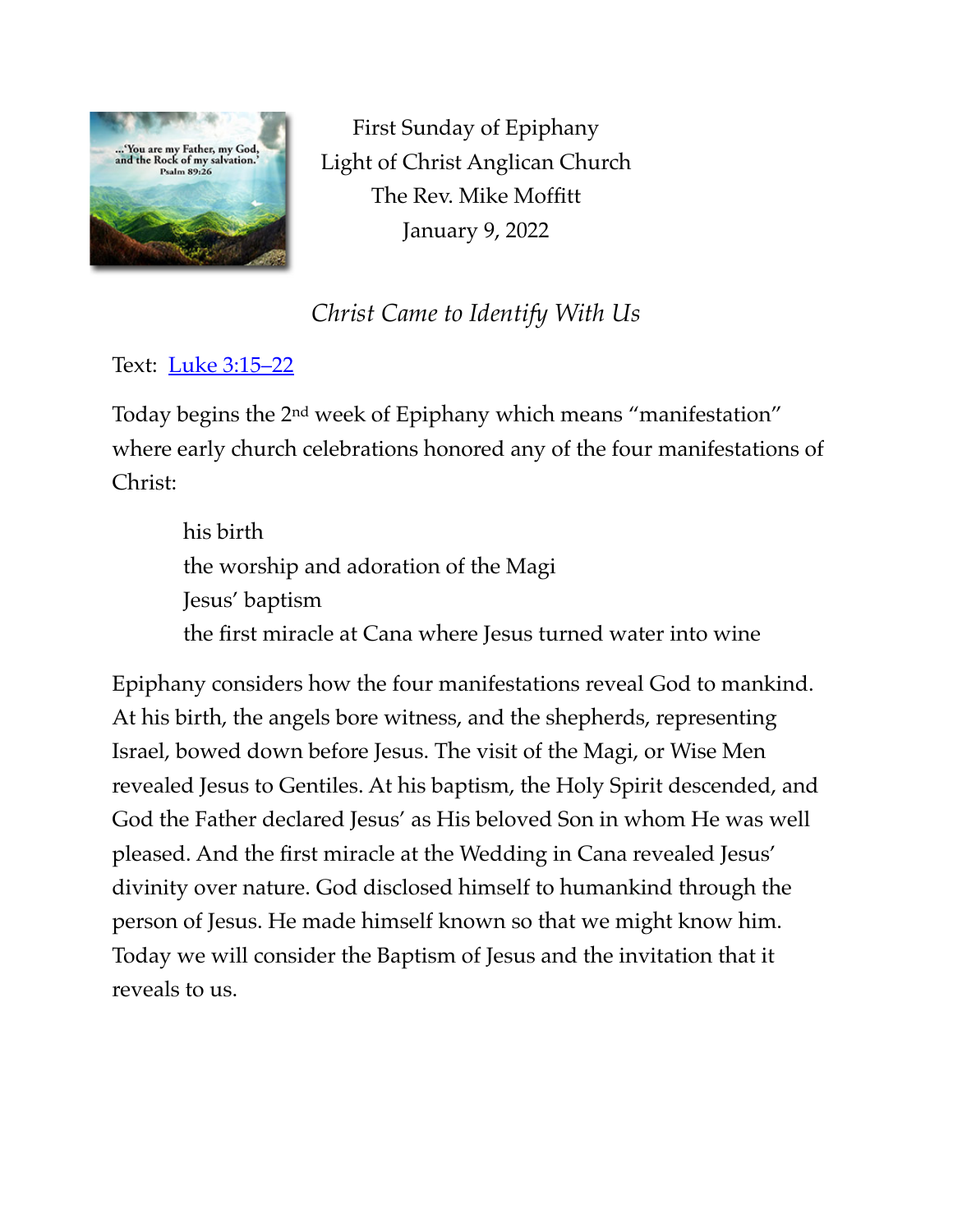I wanted to start by sharing a parable written by nineteenth-century Danish theologian, philosopher, and religious author, Soren Kierkegaard. It's entitled "The King and the Maiden"

Suppose there was a king who loved a humble maiden.

The king was like no other king. Every statesman trembled before his power. No one dared breathe a word against him, for he had the strength to crush all opponents. And yet this mighty king was melted by love for a humble maiden.

How could he declare his love for her? In an odd sort of way, his very kingliness tied his hands. If he brought her to the palace and crowned her head with jewels and clothed her body in royal robes, she would surely not resist—no one dared resist him. But would she love him?

She would say she loved him, of course, but would she truly? Or would she live with him in fear, nursing a private grief for the life she had left behind? Would she be happy at his side? How could he know?

If he rode to her forest cottage in his royal carriage, with an armed escort waving bright banners, that too would overwhelm her. He did not want a cringing subject. He wanted a lover, an equal. He wanted her to forget that he was a king and she a humble maiden and to let shared love cross over the gulf between them.

"For it is only in love that the unequal can be made equal," concluded Kierkegaard. The king, convinced he could not elevate the maiden without crushing her freedom, resolved to descend. He clothed himself as a beggar and approached her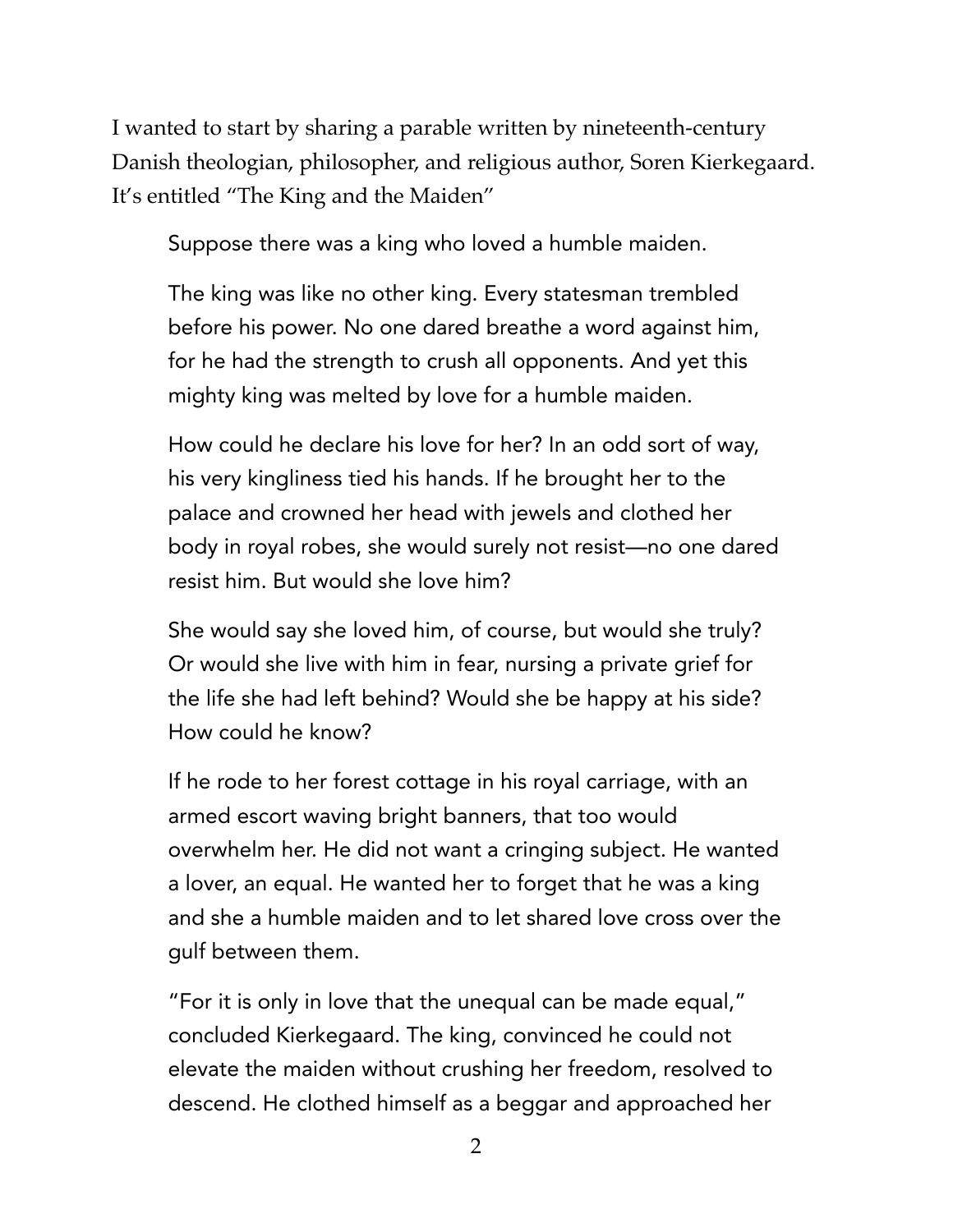cottage incognito, with a worn cloak fluttering loosely about him. It was no mere disguise, but a new identity he took on. He renounced the throne to win her hand.

Of course, we can't draw a strict parallel between this parable and what Jesus did in His incarnation, but it is clear that what Kierkegaard expressed in parable form, reminds us of what the apostle Paul wrote concerning Jesus Christ in Philippians 2:6–8,

*…though he was in the form of God, did not count equality with God a thing to be grasped, but emptied himself, by taking the form of a servant, being born in the likeness of men. And being found in human form, he humbled himself by becoming obedient to the point of death, even death on a cross.* 

Throughout the Old Testament God often condescended to come to men in ways they could understand, and live through. He came and spoke with Abraham, Moses, to the nation of Israel, the prophets and many others. Throughout the word of God there are examples of God being the initiator in the relationships that He has with those He created. So, with that in mind let's consider our gospel passage from [Luke 3:15–22.](https://www.biblegateway.com/passage/?search=Luke+3:15-22&version=ESV)

I mentioned last week that there had been four hundred years of silence between the end of the prophetic word and the time of Jesus. Then God did the unthinkable and took on flesh and came to us as a newborn baby and lived among those whom He had created. That God would condescend to such a degree was unimaginable. Like the king in Kierkegaard's parable, God displayed His love for those who had turned away from Him in order to provide them a way back into fellowship with Him. It is a story unlike any other and points us to a love that is unparalleled anywhere else in human history.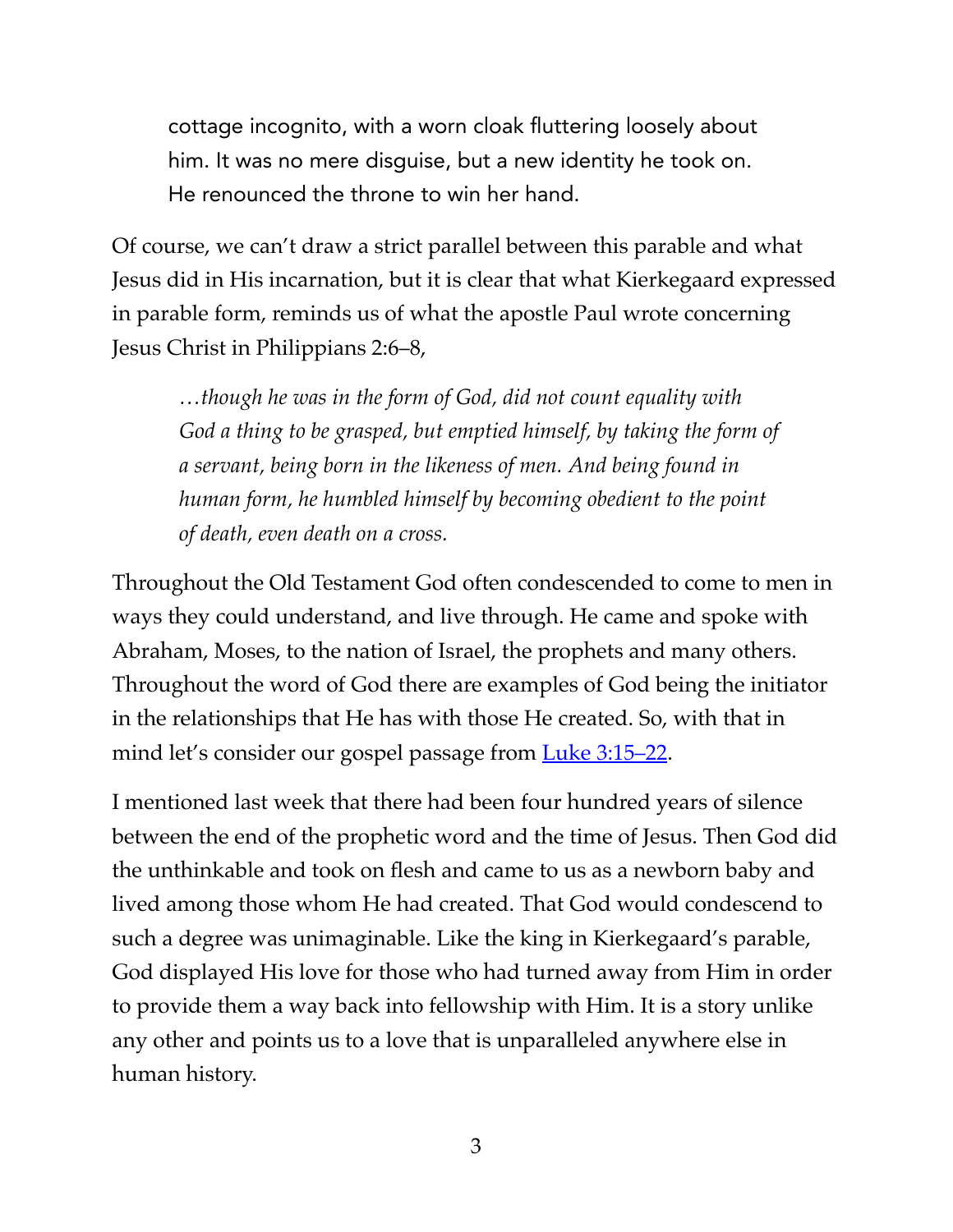As we look at our gospel reading this morning Luke draws a contrast between those who are coming to John the Baptist to receive a baptism of repentance for their sins, and Jesus who is also coming to be baptized but for an entirely different reason.

Let's read again our gospel from Luke 3:15–16 and 21–22 but our main focus will be on 21–22.

*The people were waiting expectantly and were all wondering in their hearts if John might possibly be the messiah. John answered them all, "I baptize you with water but one who is more powerful than I will come, the straps of whose sandals I am not worthy to untie. He will baptize you with the Holy Spirit and fire."* 

*When all the people were being baptized, Jesus was being baptized too, and as he was praying, heaven was opened, and the Holy Spirit descended on him in bodily form like a dove. And a voice from Heaven: "You are my Son, whom I love; with you I am well pleased."* 

I believe that it is important to note that Jesus was 30 years old when he came to be baptized by John. There isn't anything written about his early childhood until he was 12 years old and went with his parents to Jerusalem for the Feast of Passover. You likely remember that during this story his parents left Jerusalem heading back home thinking he was with family or friends, and they traveled for a day before realizing that he wasn't with them. They went back and found him in the temple courts talking with the teachers amazing them with his understanding of the word of God. When his parents questioned him as to why he had stayed behind his answer was: *"Didn't you know I had to be in my Father's house?"* I bring this up to point out that Jesus knew who he was, if even partially, at 12 years old.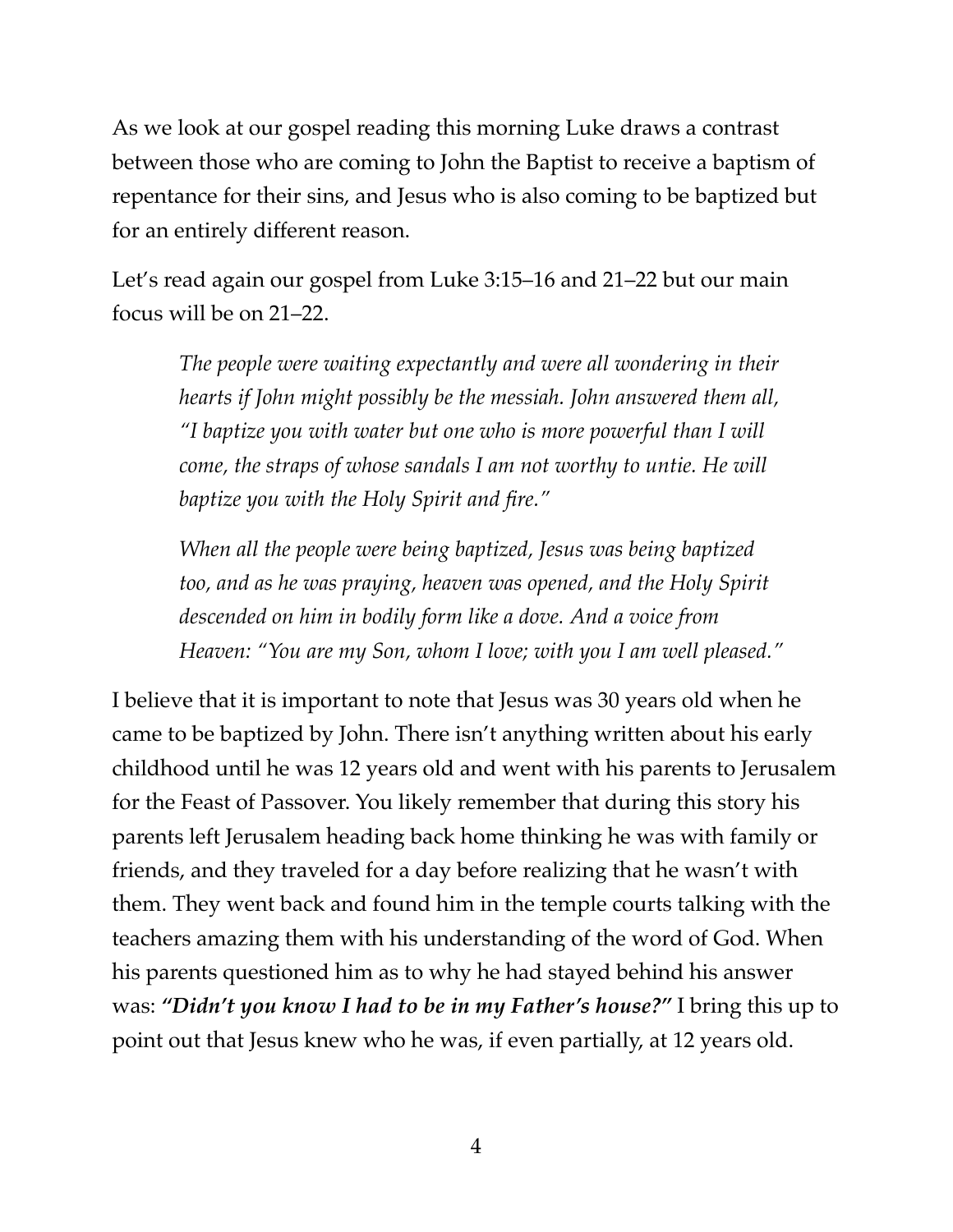So now we come to today's passage, and Jesus is prepared to begin the mission that the Father sent him to accomplish. Eighteen years have passed since anything else is known about His life except that during this time Jesus was a carpenter in Nazareth. Apparently he didn't make it known that He was the Son of God and all we know is *"and Jesus grew in wisdom and stature and in favor with God and man."* John the Baptist and Jesus were relatives and yet <u>[John 1:32](https://www.biblegateway.com/passage/?search=John+1:32%E2%80%9334&version=ESV)</u> indicates that John didn't know that Jesus was the *"Lamb of God who takes away the sins of the world"* until the Holy Spirit revealed it to him.

John the Baptist was moved by God to go out into the wilderness to preach a baptism of repentance and the people flocked out to him to be baptized. This probably indicates that they were hungry for God and they had been looking for the Messiah to bring relief from the oppression of Rome to whom they were subservient. The authority and power which the Baptist demonstrated in calling them to repentance gave them hope that perhaps this was the Messiah, and an indication that finally, God remembered His promises to Israel. However, John was quick to let them know he not only wasn't who they were looking for but instead he points to the superior greatness of the one to come. To direct others to Jesus is the call of God's servant.

Darrell Bock in his Commentary on Luke writes<sup>[1](#page-4-0)</sup>,

<span id="page-4-1"></span>So great is the One to come that a prophet of God is not worthy to untie his sandals. This illustration carries great power. Among the many tasks that a first-century slave performed for his master, one of the most demanding and least liked was removing sandals from the master's feet. John

<span id="page-4-0"></span><sup>&</sup>lt;sup>[1](#page-4-1)</sup> Darrell Bock, Commentary on the Gospel of Luke, IVP, A Promise of the One to Come and Other Warnings (3:15-20) - IVP New Testament Commentary Series - Bible Gateway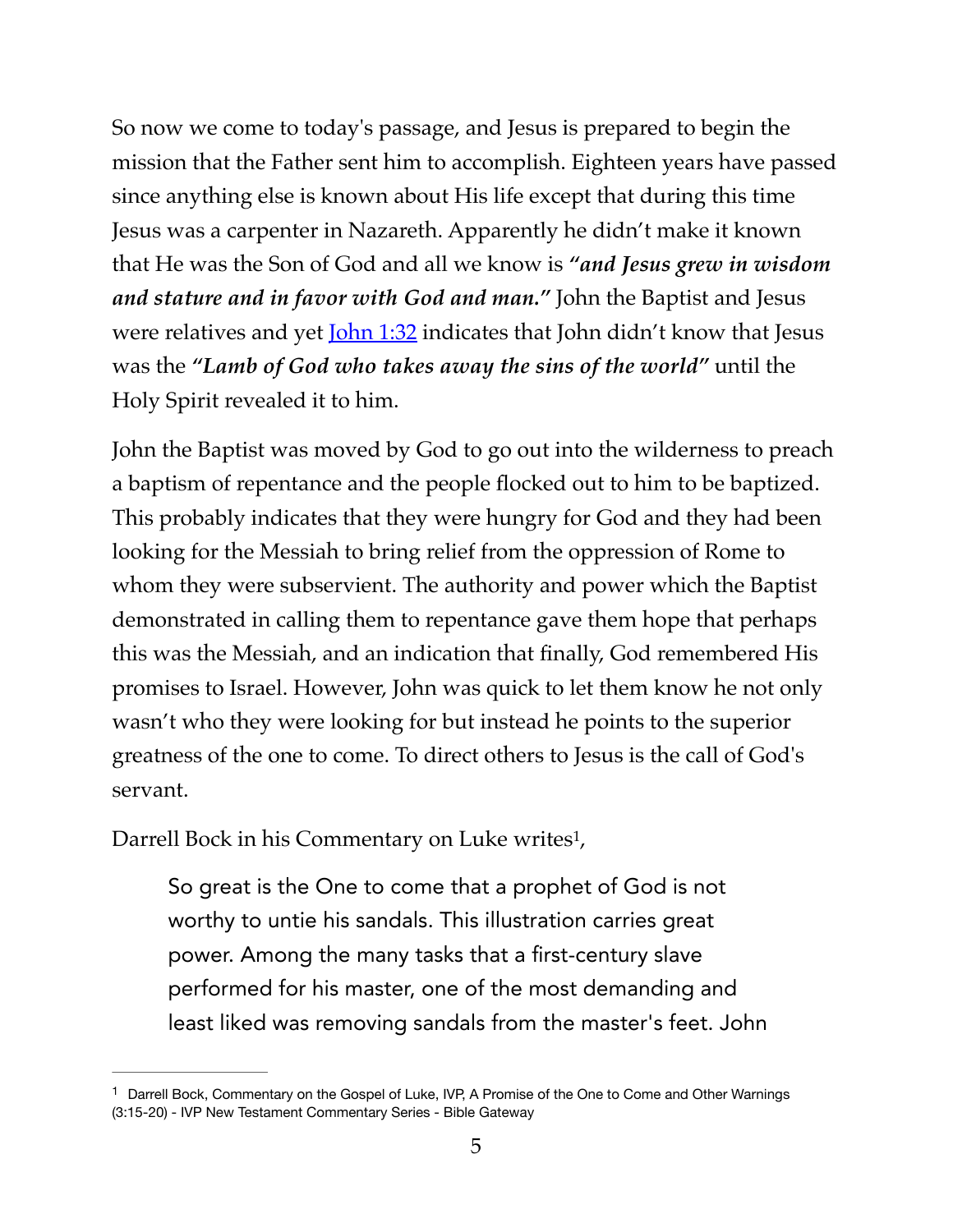reverses the image to highlight the gulf between human beings, even great persons, and the One to come. It is not that untying sandals is too demeaning for the prophet; it is that he is not worthy to be that close to the Messiah. This is like a CEO saying he is not worthy to take out Jesus' garbage.

 Actually, the rabbis of Jesus' day taught that a teacher might require just about anything of his followers except to have them take off his sandals. That was considered too humiliating to demand. Yet John said that he was not even worthy to do this for Jesus.

The primary purpose for which John the Baptist was sent was to wake up the spiritually dead, calling them to repentance. I suspect that those who were coming out to be baptized by John felt themselves faithful to Torah and safe in their heritage as the children of God. The problem was that they were steeped in their religious traditions but didn't realize that God had departed the temple hundreds of years before. Those who have encountered the living God know when His presence is lacking, and they will seek Him diligently through prayer and praise. But if someone has never come to saving faith and known the indwelling presence of God, then they won't even know what they are missing. That was true in the time of the coming of Jesus and I suspect that this is true for many within the organized church today.

One of the first and most important parts of declaring the word of God is that it makes a man or woman start to think about their position before a holy God. Unless they hear the truth of their condition they will never realize their thoughtlessness of the things of God. The truth of Christ will not be known unless someone speaks to make Him known.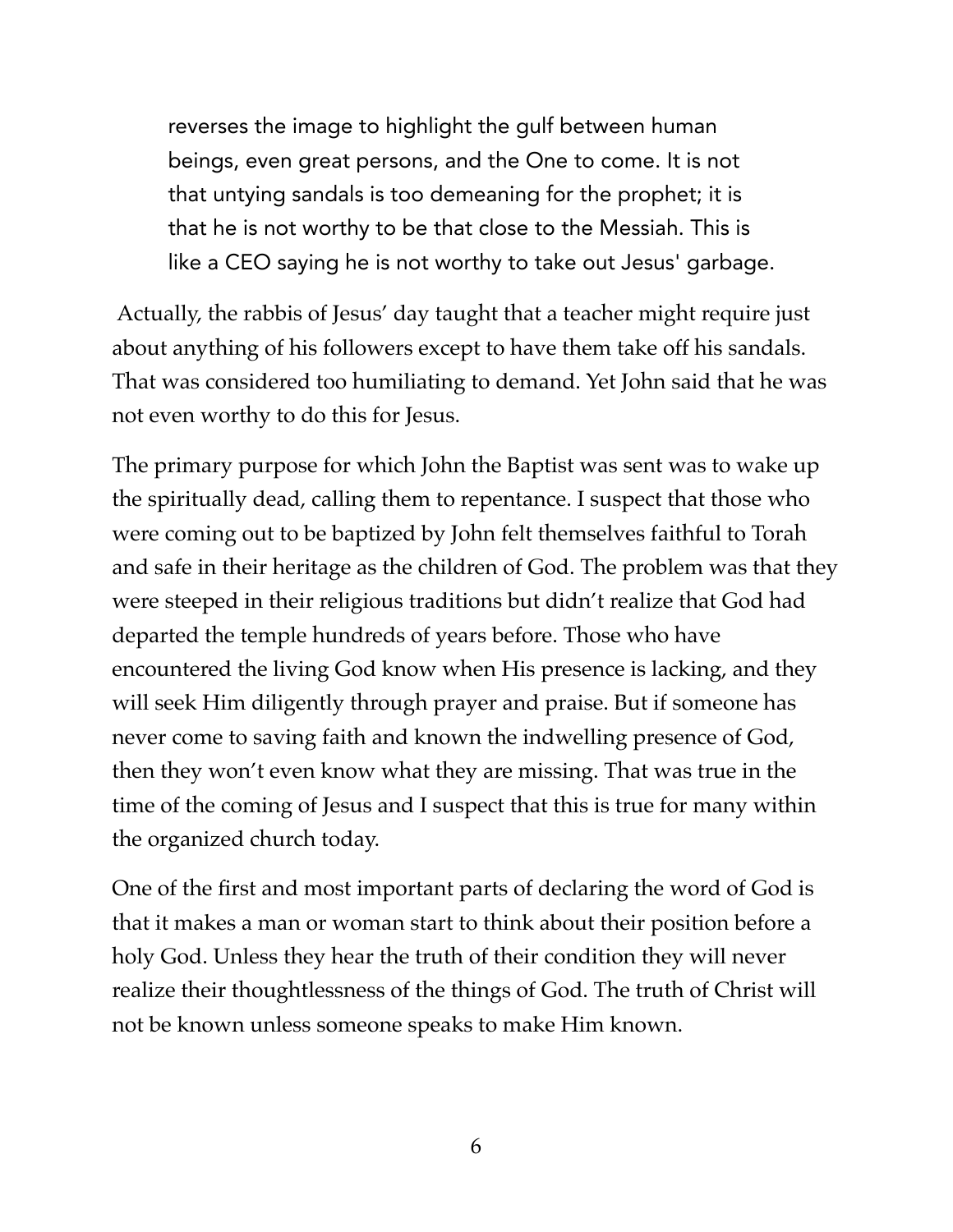John the Baptist was being the faithful herald that he was sent to be, and he was careful to accept no glory for himself. Instead, he pointed those who came to him to the only one who could provide them with what they needed. John was introducing the one who would baptize them with the Holy Spirit and with fire. This very small section of Scripture tells us a great deal that we need to know. There is an essential difference between Jesus Christ and even the most holy and righteous servants of God. Only Jesus has the power to change hearts and transform lives and only through Jesus can we be baptized with the Holy Spirit and with fire. John was calling sinners to a baptism of repentance through water signifying cleansing, but the Messiah was coming with a different baptism. The Holy Spirit's outpouring was promised as part of the New Covenant. Those who are in Christ are promised an immersion, an overflowing of the Holy Spirit in our lives that will enable us to be reconciled to God and live our lives with Him. The Spirit calls us to a deeper relationship with God that can't be known apart from a relationship with the Messiah.

The Apostle John would later recall Jesus' promise to His disciples in John 16:13–15,

*"When the Spirit of truth comes, he will guide you into all the truth, for he will not speak on his own authority, but whatever he hears he will speak, and he will declare to you the things that are to come. He will glorify me, for he will take what is mine and declare it to you. All that the Father has is mine; therefore I said that he will take what is mine and declare it to you."* 

But John the Baptist is also pointing to another function of the one who was coming. The Messiah would both purify those who come to Him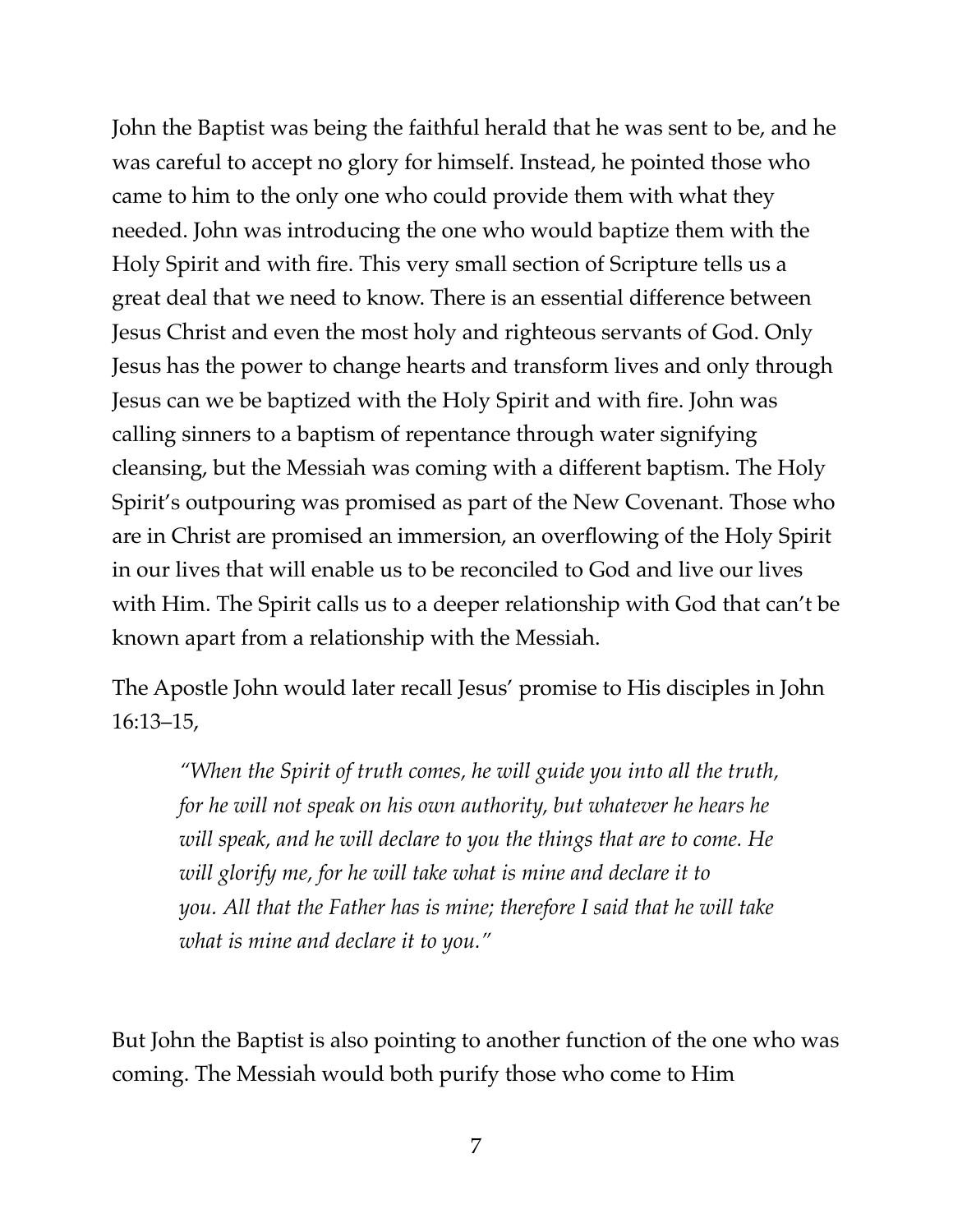and destroy those who reject His offer, like fire burns up the worthless chaff. God's power is always a transforming power, a purifying power. This baptism is not referring to water baptism but pictures the Spirit's coming to gather a people to himself. It refers to the promise of the Spirit's coming to those who trust in Jesus, while excluding those who do not respond to him. In the Bible fire is a key image for purging and judgment. Last month we considered the "refiners fire and the fullers soap" of [Malachi 3:2–4.](https://www.biblegateway.com/passage/?search=Malachi+3:2%E2%80%934&version=ESV) We saw that it is sin that separates us from God so if we would turn from our sins and follow the Lord Jesus, we must be prepared for the refiners fire and the fullers soap.

Another key Old Testament passage mentioning Spirit and fire together is Isaiah 4:4–5, where people are purged so some may dwell in God's presence,

*when the Lord shall have washed away the filth of the daughters of Zion and cleansed the bloodstains of Jerusalem from its midst by a spirit of judgment and by a spirit of burning. Then the Lord will create over the whole site of Mount Zion and over her assemblies a cloud by day, and smoke and the shining of a flaming fire by night; for over all the glory there will be a canopy.* 

This is a metaphor for judgment that consumes the rebellious and purifies the faithful. It points us to the final stages in the work of Christ, especially in the New Heavens and the New Earth where everything is renewed.

So, the Holy Spirit and fire represent two integral aspects of Jesus' ministry. He comes to gather and to divide. The offer of the Spirit must be received. Those who respond are purged and taken in, while those who reject are tossed away like chaff, as verse 17 suggests. Jesus is far superior to John because, in the end, it is Jesus alone who matters for any person.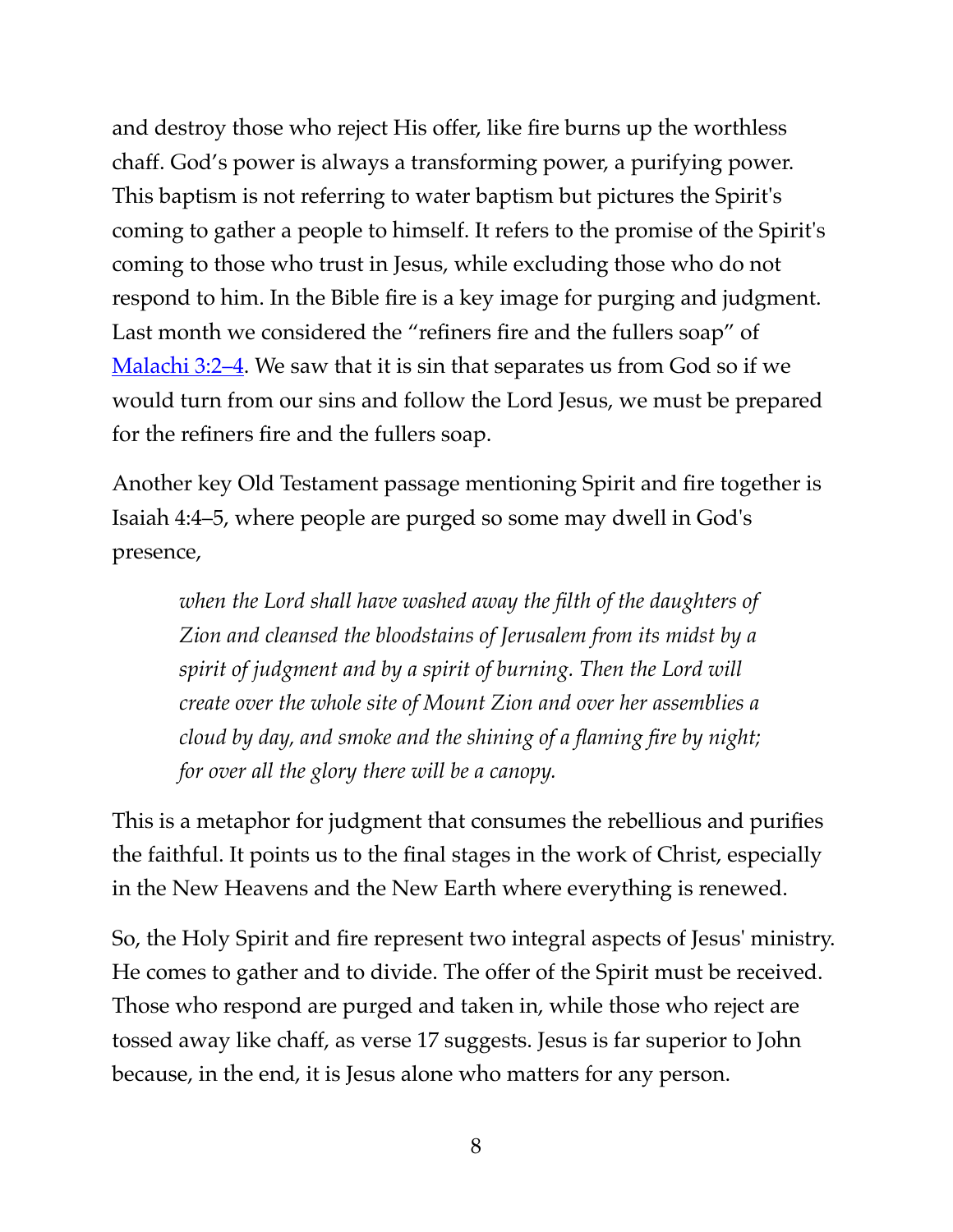John is preparing those who came to him to turn to the Messiah who will be the one to divide the true from the false, to separate the wheat from the chaff; *"the winnowing fork is in His hand."*

Let's now briefly consider the baptism of Jesus. For Him, this was his call to action. It's important that we understand that the first thing he did was to identify himself with this movement of people in their search for God. He knew what was coming and yet remained faithful to that calling. He had waited for the Father to speak but now his time had come. For 30 years God in the flesh had dwelt among men dealing with the same issues that we deal with and yet knowing that the time would come when he would go to the cross.

Here is where Luke draws the contrast: when Jesus steps down into the water to be baptized by John, Luke records that he is praying and I think that this is so important for us to pick up on. Luke is the only one to mention this, but I believe that he wanted us to understand that the Spirit descended after Jesus prayed, probably a prayer to the Father acknowledging that he was willing to be obedient. The result was that Heaven was opened up, the Holy Spirit descended down upon Him in the form of a dove and a voice, the voice of the Father said, *"You are my Son, whom I love; with you I am well pleased."*

Jesus' baptism is not like our baptism in that He had no reason to repent of sin. His baptism was identifying with the people of Israel in a way that no one else could. Jesus was conceived by the Holy Spirit, had grown in the Holy Spirit, and now was anointed by the Holy Spirit that He might be able to complete the task before Him. We see in this event that all three persons of the Trinity are present and those there heard the voice from Heaven declaring the Father's delight in the Son. What the voice of God had to say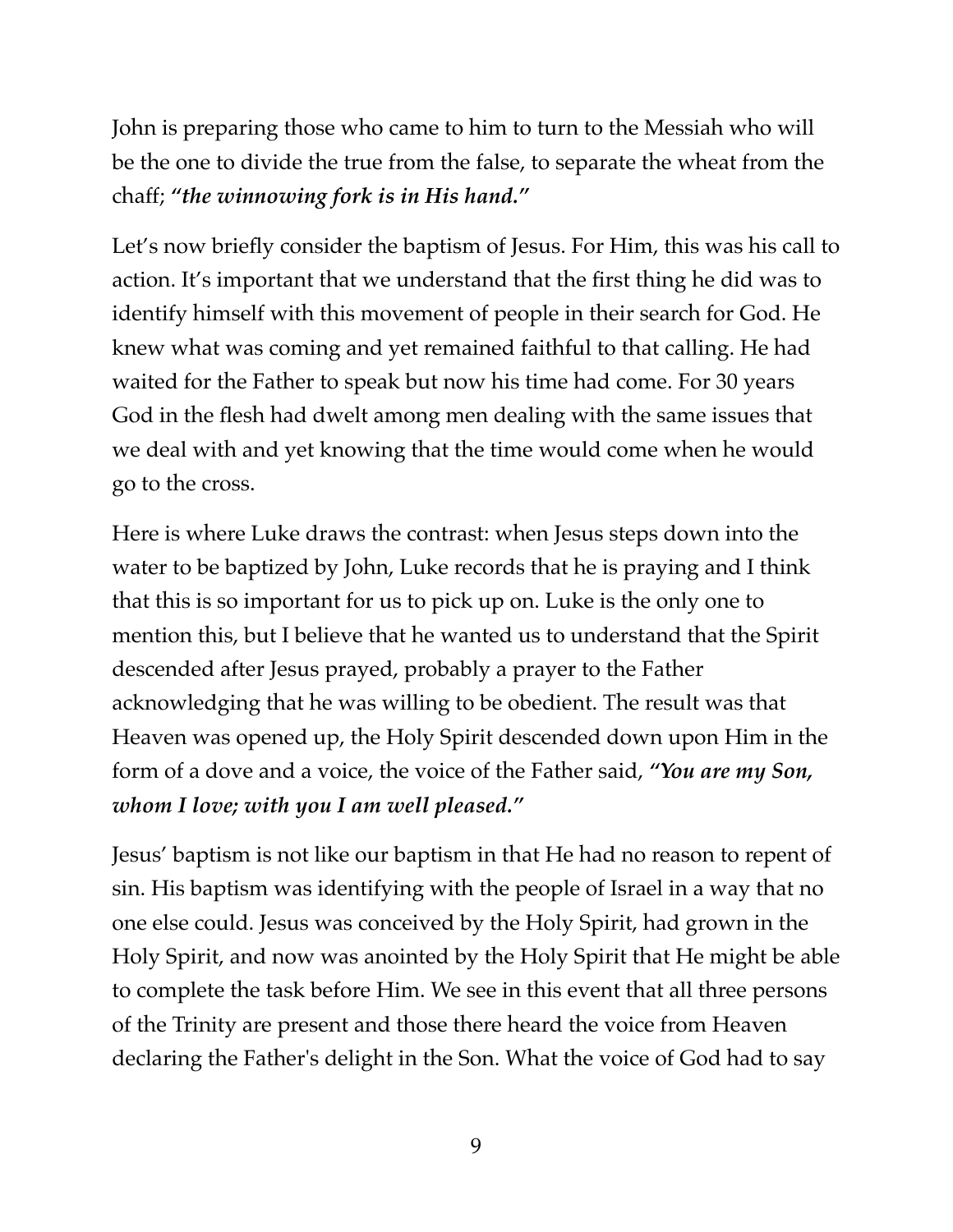about Jesus was in stark contrast to what John had to say about the misguided sons of Abraham as they came to him for baptism.

Luke 3:7–9:

*John said to the crowds coming out to be baptized by him, "You brood of vipers! Who warned you to flee from the coming wrath? Produce fruit in keeping with repentance and do not begin to say to yourselves, 'We have Abraham as our father.' For I tell you that out of these stones God can raise up children for Abraham. The ax is already at the root of the trees, and every tree that does not produce good fruit will be cut down and thrown into the fire."* 

Jesus came because men and women have no hope apart from his coming to their rescue. His participation in John's baptism reveals his readiness to be the only solution that will appease the wrath of God against sinful man. This begins the fulfillment of what the prophets had foretold and John had been preaching. The answer to man's alienation from God and the opportunity to be forgiven of sin and restored to a relationship with God had come in the person of His Son. John baptizes with water to picture cleansing, but Jesus brings the power of the Holy Spirit to wash away sin and to bring the presence of God into people's lives.

For this willingness Jesus is proclaimed to be the *"beloved Son; with whom I am well pleased."*

Jesus, unlike the rest, is acceptable to God and unlike the sons of Adam is in a distinctive sense the perfect Son of God. The Father was revealing that Jesus was the fulfillment of the prophecy in Isaiah 42:1 that we read this morning.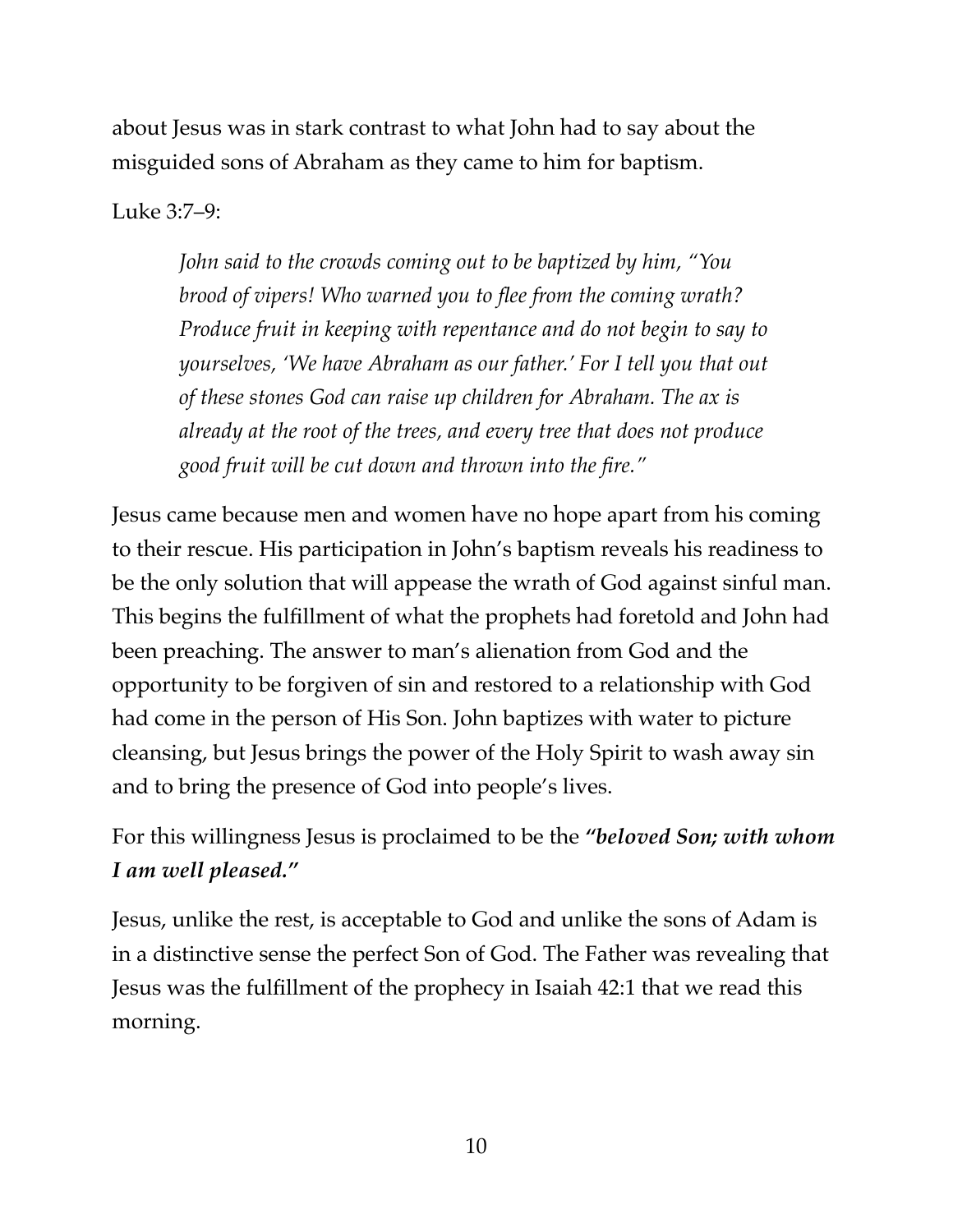*"Here is my servant, whom I uphold, my chosen one in whom I delight; I will put my Spirit on him, and he will bring justice to the nations."* 

Therefore in His baptism Jesus acknowledged that he was prepared to go through with all that the Father had asked of Him as the servant of the Lord of Isaiah 42. He knew that it would culminate in His role as the suffering servant of Isaiah 53. Jesus the Messiah, God's anointed King, knew that His life would involve suffering and the cross before there would be power and glory restored.

So what should be our takeaway from this word? I think we can see the answer in our Old Testament reading from Isaiah 42:1–9. Let's look again at verses 6–9,

*"I am the Lord; I have called you in righteousness; I will take you by the hand and keep you; I will give you as a covenant for the people, a light for the nations, to open the eyes that are blind, to bring out the prisoners from the dungeon, from the prison those who sit in darkness."*

The coming of the Servant Jesus established a New covenant, an everlasting one that offered cleansing from sin by the blood of Christ so that men and women can know God. This new covenant community as the recipients of God's light would be light bearers shining the light of Christ into a world in darkness. God assures us that He is the Lord and there is no other. There is no reason to look elsewhere, but instead realize that through the sacrifice of Jesus all things are made new. But also, to return to the old ways is to reject the offer of salvation.